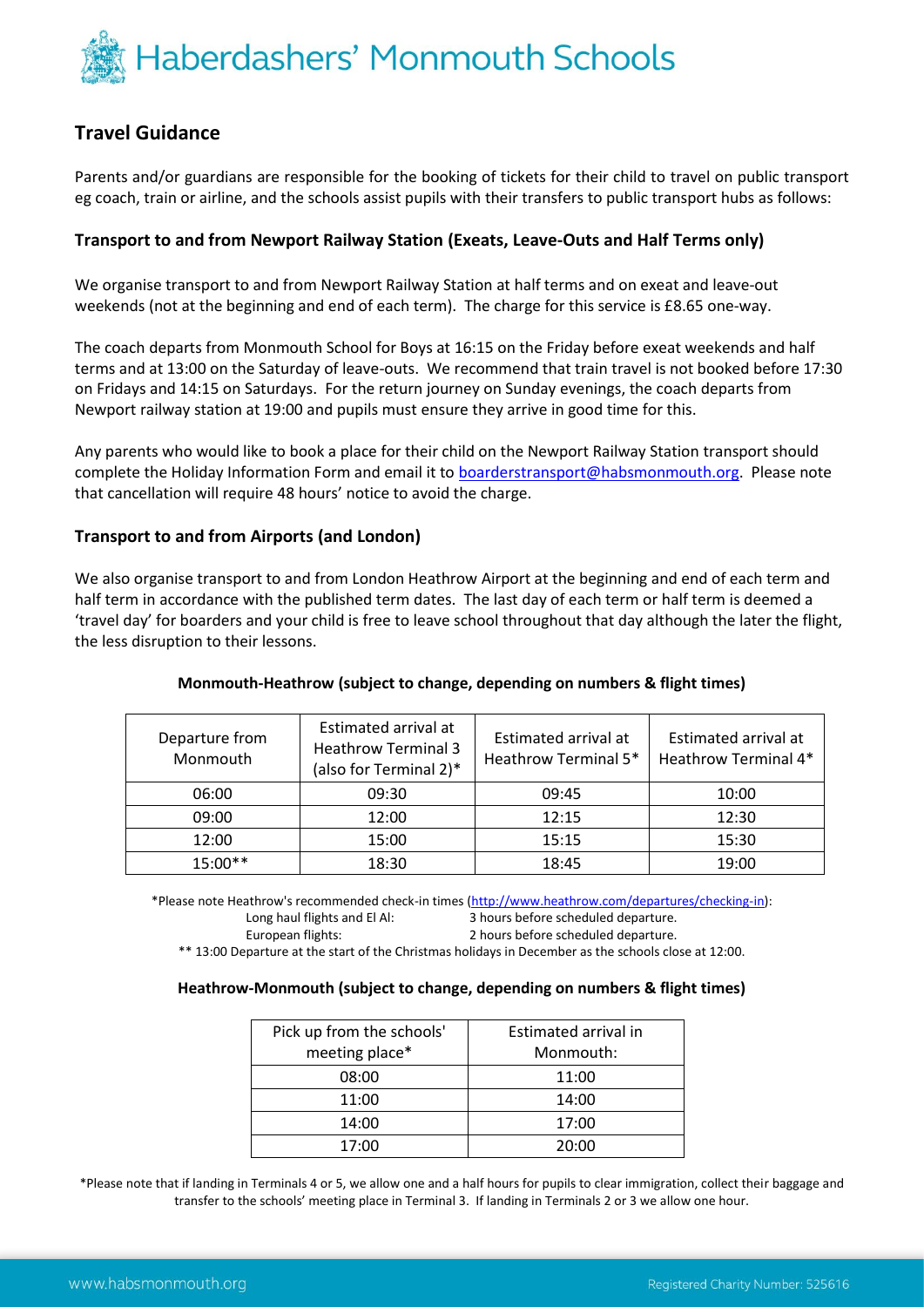

Any parents wishing to book a place for their child on the Heathrow transport should complete the Holiday Information Form and email it to [boarderstransport@habsmonmouth.org](mailto:boarderstransport@habsmonmouth.org) at least 3 weeks prior to departure.

We allocate vehicle sizes in accordance with the requests received before this deadline. After the deadline has passed, places are allocated on a first-come, first-served basis so if one of the coaches is fully booked your child may need to travel on an earlier vehicle from Monmouth-Heathrow or on a later vehicle from Heathrow-Monmouth. Please note, however, that while we will endeavour to assist late requests, it will not always be possible to do so and in these circumstances parents may need to make their own travel arrangements.

The cost of travelling to or from Heathrow on one of these scheduled journeys is £45.00 each way and this charge will be added to your school bill. We book vehicles on the assumption that each child will be travelling with one piece of hand/cabin luggage and up to two suitcases for the hold. If your child needs to travel with more luggage than this and will exceed their airline's 'normal' luggage allowance, please inform us in advance via the Holiday Information Form. If we need to book an additional vehicle to accommodate this extra luggage parents may need to be charged for two seats, ie £90 each way.

If your child's flight falls outside these scheduled journey times we can book a taxi for them. Similarly, although the majority of our pupils fly into and out of Heathrow, we can organise taxi transport to Birmingham, Bristol, Cardiff and Gatwick airports but pupils travelling to these other regional airports will generally need to travel in a taxi on their own. At the time of going to press (May 2019), the cost of individual taxi transfers is as follows:

| <b>Airport</b>            | <b>Transport Cost*</b> | <b>Approximate Journey</b><br>Time** |
|---------------------------|------------------------|--------------------------------------|
| Cardiff Airport           | £106.80                | 1% hours                             |
| <b>Bristol Airport</b>    | £116.40                | 1% hours                             |
| <b>Birmingham Airport</b> | £136.80                | 1 <sup>/2</sup> hours                |
| London Heathrow Airport   | £237.60                | 2 <sup>1</sup> / <sub>2</sub> hours  |
| <b>Gatwick Airport</b>    | £274.80                | 3 hours                              |

\*Please note, if your child requires assistance with check in or if their arrival is delayed, car parking and driver's waiting time may be charged as extra.

\*\*Please note, these journey times are based on normal traffic conditions, we allow more time during the rush hour.

### **General Guidance: Arrival in the UK**

- 1. We recommend that parents provide their child with a letter giving their contact details and confirming that their child is attending boarding school in Monmouth. Your child should carry this letter in their passport so that they can present it to UK Border Control if required. Please see the sample attached.
- 2. The first time your child travels to the UK we recommend they also carry with them a copy of the original offer letter from the school. On arrival the school will issue them with a letter to confirm they are a full-time student boarding in Monmouth and they should also keep this in their passport.
- 3. Please ensure that if your child has a mobile telephone, it is fully charged prior to departure and remind your child to switch it on as soon as they land in the UK.
- 4. Your child will have been informed about the arrangements for their onward journey to Monmouth and once they have cleared UK Border Control and collected their luggage, they will need to make their way to meet their driver or Travel Escort.
- 5. Unless you have been informed otherwise, our usual meeting place at Heathrow Airport is the seating area between the 'Giraffe Stop' café and the 'Tourist Services' desk in Terminal 3 Arrivals (please see the attached map). For children arriving in Terminal 2, it is a short walk to Terminal 3 but those children landing in Terminals 4 or 5 will need to transfer to Terminal 3 via the shuttle train. There is no charge for travelling between terminals.